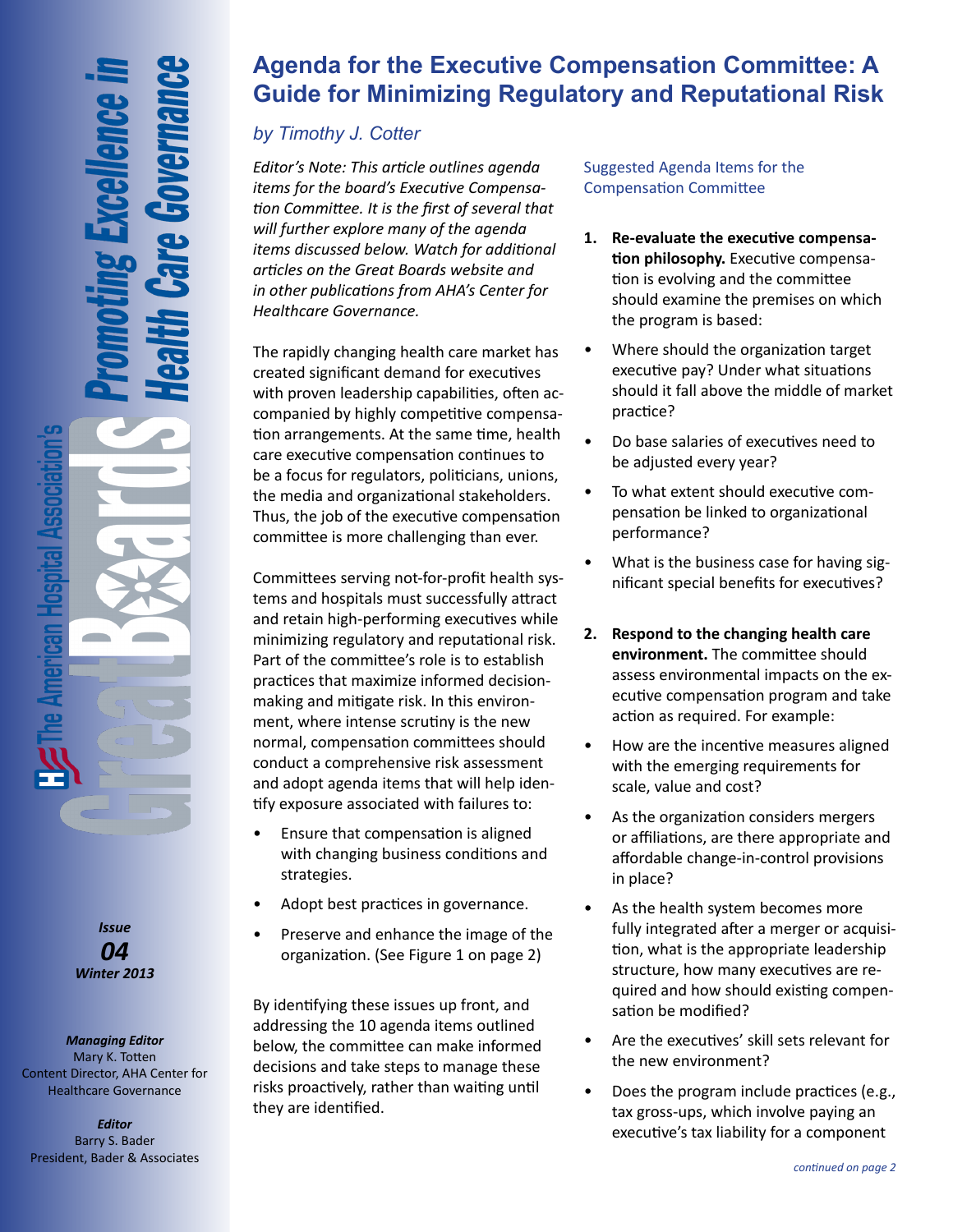#### *continued from page 1*

of the compensation program) that are no longer contemporary?

- **3. Conduct an assessment of the peer group and the market data relied on by the committee.** The soundness of an organization's executive compensation practices is heavily dependent on the comparability data used. Would your organization's data hold up to scrutiny by a regulator? Although the IRS's recently released Final Report of the Colleges and Universities Compliance Project pertains to a different kind of nonprofit organization, its findings have implications for not-for-profit hospitals and health systems as a key area of focus is the nature of the organizations represented in the comparability data. Criteria to consider include:
- Size Peer organizations should typically range from 50% to 200% of the organization's revenue.
- Location Should a rural Midwestern health system be compared to systems in high-cost urban areas?
- Complexity Should a system composed of small community hospitals be compared to large academic medical centers?
- Performance How should external benchmarks (bond ratings, performance outcomes and industry rankings) impact peer group composition?
- Relevance Do you recruit from or lose people to these organizations?
- **4. Carefully evaluate actions likely to draw media and/or regulatory scrutiny.** Examples include:
- Making a significant severance payment when the termination has been described publicly as voluntary.





- Form 990 disclosures of large executive increases and/or significant payments when the health system/hospital is giving no/modest increases to staff, or implementing staff reductions.
- Using a process that does not attain the rebuttable presumption of reasonableness. (See box on page 3)

Given the transparency fostered by Form 990 and current media interest, these kinds of actions are likely to draw unwanted attention. When such actions are taken, the committee should develop a well-defined public relations and media strategy.

- **5. Quantify the anticipated cost and disclosure implications of major executive compensation obligations.** These include common market practices, such as severance, supplemental executive retirement plans (SERPs), deferred compensation, long-term incentives, retention incentives and accumulated paid-time-off banks. As health systems and hospitals face financial challenges as well as scrutiny, committees need to anticipate the cost of such commitments, which can create unexpected financial strains when paid — and a firestorm of stakeholder and media indignation when disclosed on the Form 990. The committee may be well served to review pro forma Form 990s for future filings before finalizing compensation decisions.
- **6. Conduct selected audits.** Publicized cases of executive malfeasance in not-for-profit organizations suggest consideration be given to periodic audits of executive compensation-related expenditures. For example, internal/ external auditors could: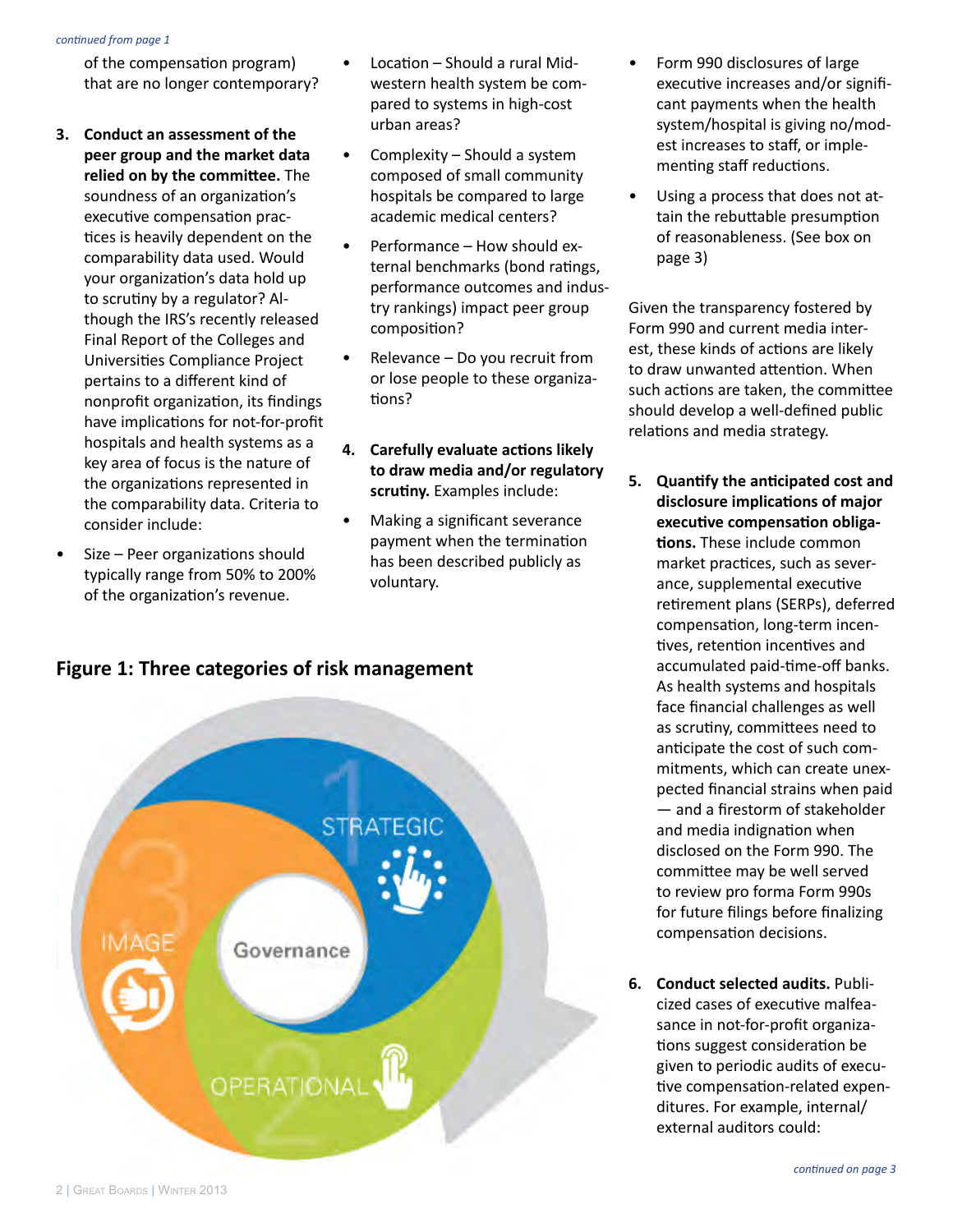## **Establishing the Rebuttable Presumption of Reasonableness**

Good governance processes will go far to demonstrate the due diligence of the compensation committee in making appropriate and reasonable compensation decisions. If the following steps are not taken, an organization bears the burden of proving reasonableness. 1) Use an independent body to review and establish the amount of compensation in advance of actual payment. 2) Use permissible comparability data to inform compensation decisions. 3) Document the process used to establish the compensation amount contemporaneously.

- Compare what the health system/ hospital actually pays its executives to what was approved by the committee.
- Review executive expense reimbursements for compliance with policy, tax regulations and system image standards.
- Validate scores for performance measures on which incentive awards are based.

Left unaddressed, these kinds of issues may result in significant reputational damage.

- **7. Pay attention to internal equity.**  Increasingly, there is an internal and external expectation that the average rate of compensation increase for executives should not significantly exceed the average rate of increase for other employees. While this is a complex issue with many facets, committees should have substantial business justification for treating executives better than staff employees. Considerable differences may leave the organization vulnerable to employee unrest and unfavorable media attention.
- **8. Assess advisor independence.** A new SEC rule covering compensation advisor independence, while not specifically applicable to the not-for-profit health care sector, provides an opportunity to strengthen the defensibility of your compensation program.

Factors to consider in assessing advisor independence include:

- Is the advisory firm providing other services to the organization and what are the associated fees for these services?
- Is the advisory firm's revenue from the health system or hospital a significant portion of its revenues?
- Does the firm have appropriate conflict of interest policies?
- Does the firm or its advisor(s) have business or personal relationships with committee members and/or the CEO or senior executives?

Conflicts of interest in the executive compensation process will compromise program defensibility. The committee is in the best position to determine whether any conflicts exist and to take appropriate action.

- **9. Move toward greater transparency.** There is consensus that greater transparency surrounding executive compensation strongly contributes to appropriate and defensible compensation programs. The committee would be well served to:
- Review outside earned income to identify potential conflicts and ensure executives are properly focused on the organization's interests.
- Provide a report on executive compensation programs and lev-

els to the full governing board on a regular basis.

- Consider the development of a Compensation Discussion and Analysis (CD&A) comparable to that of a public company, to support internal and external transparency.
- Ensure that executive compensation is properly reported on the Form 990 and required governmental filings. Best practice suggests that the board review the Form 990, including required compensation disclosures, prior to its filing.
- Use tally sheets to assist committee and board members in understanding the total current and expected cost of all economic benefits provided to each executive.
- **10. Ensure a strong committee oversight process.** Good governance processes support appropriate and defensible committee decisions. For example the committee should:
- Establish an annual calendar of committee activities.
- Receive meeting materials and staff support adequate for the committee to make informed decisions.
- Consider adding an outside expert to the committee, if permitted under state statute, when there is a lack of internal expertise.